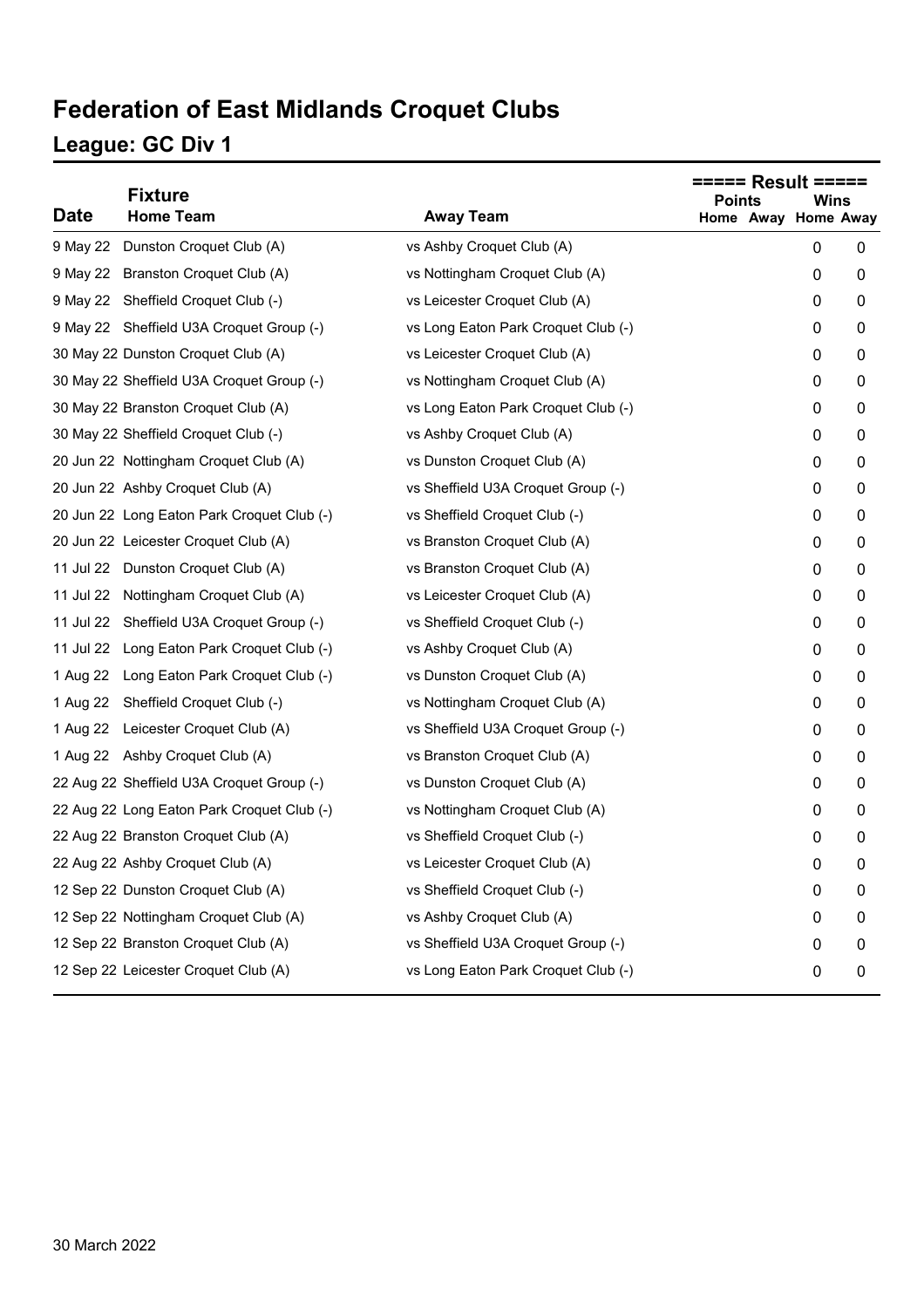## **Federation of East Midlands Croquet Clubs**

### **League: GC Div 2**

| <b>Date</b> | <b>Fixture</b><br><b>Home Team</b>      | <b>Away Team</b>                 | <b>Points</b> | Wins<br>Home Away Home Away |   |
|-------------|-----------------------------------------|----------------------------------|---------------|-----------------------------|---|
|             | 2 May 22 Bakewell Croquet Club (A)      | vs Gainsborough Croquet Club (-) |               | 0                           | 0 |
|             | 2 May 22 Woodhall Spa Croquet Club (-)  | vs Branston Croquet Club (B)     |               | 0                           | 0 |
|             | 2 May 22 Leicester Croquet Club (B)     | vs Ashby Croquet Club (B)        |               | 0                           | 0 |
|             | 2 May 22 Darley Dale Croquet Club (A)   | vs Nottingham Croquet Club (B)   |               | 0                           | 0 |
|             | 23 May 22 Ashby Croquet Club (B)        | vs Bakewell Croquet Club (A)     |               | 0                           | 0 |
|             | 23 May 22 Woodhall Spa Croquet Club (-) | vs Leicester Croquet Club (B)    |               | 0                           | 0 |
|             | 23 May 22 Gainsborough Croquet Club (-) | vs Darley Dale Croquet Club (A)  |               | 0                           | 0 |
|             | 23 May 22 Nottingham Croquet Club (B)   | vs Branston Croquet Club (B)     |               | 0                           | 0 |
|             | 13 Jun 22 Woodhall Spa Croquet Club (-) | vs Ashby Croquet Club (B)        |               | 0                           | 0 |
|             | 13 Jun 22 Darley Dale Croquet Club (A)  | vs Leicester Croquet Club (B)    |               | 0                           | 0 |
|             | 13 Jun 22 Branston Croquet Club (B)     | vs Gainsborough Croquet Club (-) |               | 0                           | 0 |
|             | 13 Jun 22 Bakewell Croquet Club (A)     | vs Nottingham Croquet Club (B)   |               | 0                           | 0 |
| 4 Jul 22    | Bakewell Croquet Club (A)               | vs Woodhall Spa Croquet Club (-) |               | 0                           | 0 |
| 4 Jul 22    | Leicester Croquet Club (B)              | vs Branston Croquet Club (B)     |               | 0                           | 0 |
| 4 Jul 22    | Ashby Croquet Club (B)                  | vs Darley Dale Croquet Club (A)  |               | 0                           | 0 |
| 4 Jul 22    | Gainsborough Croquet Club (-)           | vs Nottingham Croquet Club (B)   |               | 0                           | 0 |
| 25 Jul 22   | Leicester Croquet Club (B)              | vs Bakewell Croquet Club (A)     |               | 0                           | 0 |
| 25 Jul 22   | Gainsborough Croquet Club (-)           | vs Woodhall Spa Croquet Club (-) |               | 0                           | 0 |
| 25 Jul 22   | Darley Dale Croquet Club (A)            | vs Branston Croquet Club (B)     |               | 0                           | 0 |
|             | 25 Jul 22 Nottingham Croquet Club (B)   | vs Ashby Croquet Club (B)        |               | 0                           | 0 |
|             | 15 Aug 22 Nottingham Croquet Club (B)   | vs Woodhall Spa Croquet Club (-) |               | 0                           | 0 |
|             | 15 Aug 22 Gainsborough Croquet Club (-) | vs Leicester Croquet Club (B)    |               | 0                           | 0 |
|             | 15 Aug 22 Darley Dale Croquet Club (A)  | vs Bakewell Croquet Club (A)     |               | 0                           | 0 |
|             | 15 Aug 22 Branston Croquet Club (B)     | vs Ashby Croquet Club (B)        |               | 0                           | 0 |
|             | 5 Sep 22 Branston Croquet Club (B)      | vs Bakewell Croquet Club (A)     |               | 0                           | 0 |
| 5 Sep 22    | Ashby Croquet Club (B)                  | vs Gainsborough Croquet Club (-) |               | 0                           | 0 |
| 5 Sep 22    | Woodhall Spa Croquet Club (-)           | vs Darley Dale Croquet Club (A)  |               | 0                           | 0 |
|             | 5 Sep 22 Nottingham Croquet Club (B)    | vs Leicester Croquet Club (B)    |               | 0                           | 0 |